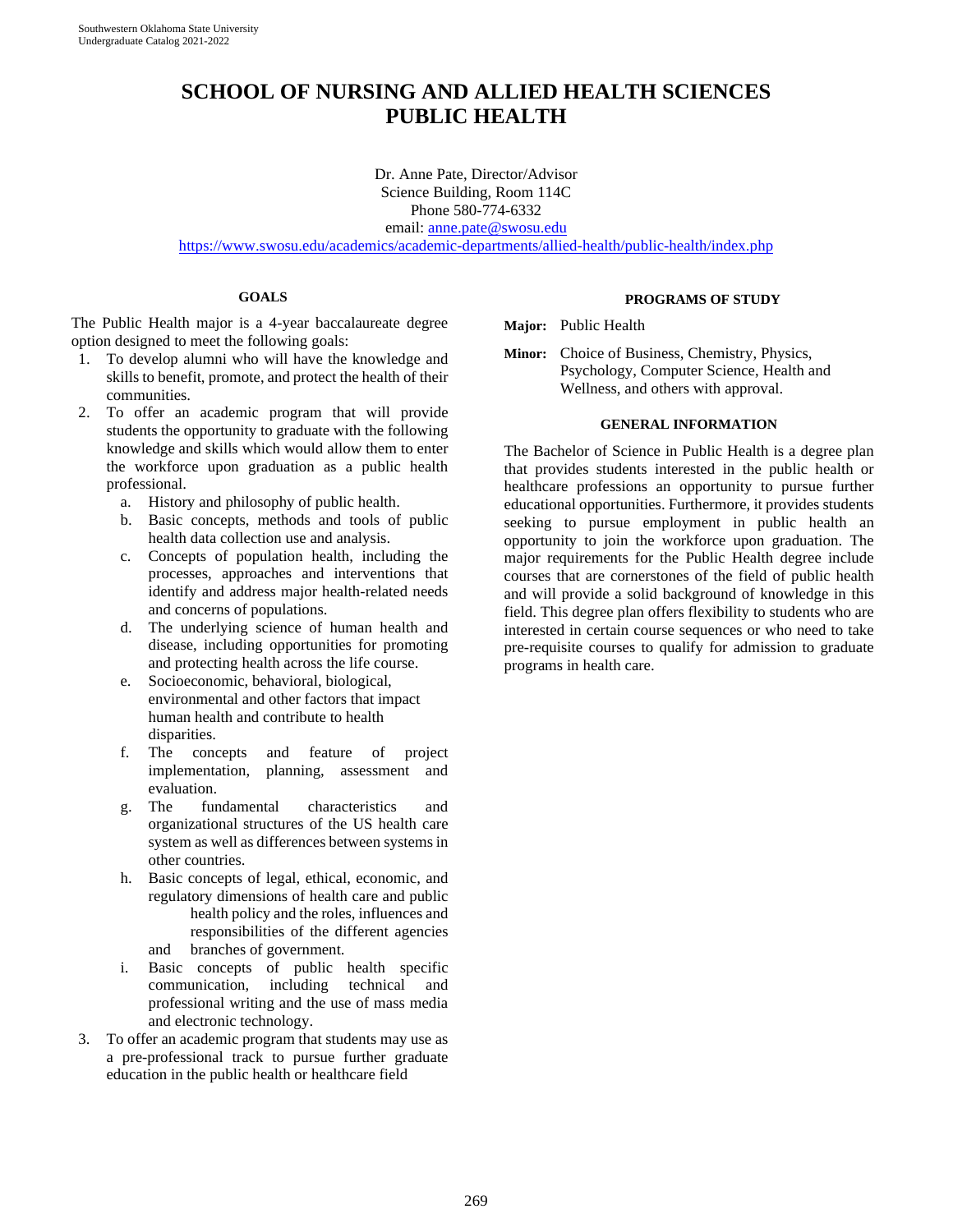## **BACHELOR OF SCIENCE PUBLIC HEALTH MAJOR (PBHLT.BS)**

**GENERAL EDUCATION (Min. 40 hours) Bolded courses are required.** *Italicized courses are recommended.* **Communication.......................................................................................... 9**  ENGL 1113 English Composition I<br>ENGL 1213 English Composition II ENGL 1213 English Composition II<br>COMM 1313 Introduction to Public St COMM 1313 Introduction to Public Speaking **OR** 3143 Technical Presentations (if permitted by degree program) **Quantitative Reasoning ........................................................................... 3**  *Select one course.* MATH 1143 Mathematical Concepts<br>MATH 1153 Mathematical Applicatio MATH 1153 Mathematical Applications<br>MATH 1193 Elementary Statistics MATH 1193 Elementary Statistics<br>MATH 1313 Functions and Modeli MATH 1313 Functions and Modeling<br>MATH 1513 College Algebra 1513 College Algebra or a higher numbered math course **U. S. History ................................................................................................. 3**  *Select one course.* HIST 1043 U.S. History to 1877<br>HIST 1053 U.S. History since 18 1053 U.S. History since 1877 **American Government............................................................................. 3**  POLSC 1103 American Government & Politics **Science...................................................................................................... 7-8**  *Select one course from Life Science and one course from Physical Science. One Science course must be a lab science.* **Life Science........................................................................ 3-4**  BIOL 1004 Biological Concepts w/Lab<br>BIOL 1013 Current Issues in Biology BIOL 1013 Current Issues in Biology<br>BIOL 1054 Principles of Biology I w/ 1054 Principles of Biology I w/Lab **Physical Science............................................................... 3-4**  ASTRO 1904 Astronomy<br>CHEM 1004 General Che CHEM 1004 General Chemistry w/Lab<br>GEOL 1934 Physical Geology w/Lab GEOL 1934 Physical Geology w/Lab<br>PHY 1044 Basic Physics I w/Lab PHY 1044 Basic Physics I w/Lab<br>PHY 1063 General Physics (or a h General Physics (or a higher numbered chemistry or physics course) SCI 1501 Concepts of Physical Science Lab<br>SCI 1513 Conc of Phy Science Can be taken y 1513 Conc of Phy Science (can be taken w/wo lab) **Humanities and Social Science ............................................................12** *Select one course from each sub-category and one additional course from any subcategory below.* **Humanities** .......<br>GEOG 1103 GEOG 1103 World Cultural Geography<br>HIST 1033 World History HIST 1033 World History<br>HUM 1103 Introduction to 1103 Introduction to Humanities **Fine Arts ............................................................................. 3**  ART 1223 Art Survey<br>COMM 1263 Introduction COMM 1263 Introduction to Theatre<br>LIT 2333 Introduction to Film LIT 2333 Introduction to Film<br>LIT 2413 Introduction to Litera LIT 2413 Introduction to Literature<br>MIISIC 1013 Introduction to Music I MUSIC 1013 Introduction to Music I<br>MUSIC 1103 Music and Culture (Mus MUSIC 1103 Music and Culture (Music majors only)<br>MUSIC 1123 History of Rock-n-Roll MUSIC 1123 History of Rock-n-Roll<br>PHILO 1453 Introduction to Philoso Introduction to Philosophy **Social and Human Sciences ........................................... 3**  ASL 2163 American Sign Language I<br>ECONO 2263 Intro to Macroeconomics ECONO 2263 Intro to Macroeconomics<br>ECONO 2363 Intro to Microeconomics ECONO 2363 Intro to Microeconomics<br>ENTRP 1123 Intro to Business

ENTRP 1123 Intro to Business<br>FINAN 2113 Personal Financia

PSYCH 1003 General Psychology<br>SOCIO 1003 Introduction to Soci

FINAN 2113 Personal Financial Planning<br>ITAL 1004 Elementary Italian I ITAL 1004 Elementary Italian I<br>KINES 1133 Wellness Conc & Exe

KINES 1133 Wellness Conc & Exercise Applications<br>LATIN 1054 Elementary Latin I (or higher number) LATIN 1054 Elementary Latin I (or higher number)<br>PSYCH 1003 General Psychology

Introduction to Sociology

BIOL 4355 Microbiology (Immunology pre-req) PHY 1044 Basic Physics I PHY 1054 Basic Physics II PSYCH 3213 Developmental Psychology TECH 3143 Technical Presentations KINES 1153 Nutrition **Minor .................................................................................................... 18-22** REGULATIONS PERTAINING TO GRADUATION Minimum Credit Hours for Graduation....................................................... 120 Minimum credit hours in the liberal arts & sciences................................55 Minimum credit hours in upper-division (3000/4000 courses).........40 Min. Credit Hours (3000/4000 courses) in major completed at SWOSU8 Minimum credit hours at SWOSU (15 of the last 30)................................30 Minimum Grade Point Average in all coursework..................................2.25 Minimum Grade Point Average in major....................................................2.25

course which satisfies the Computer Proficiency in the major, or the SWOSU Proficiency Exam, or HS course clearly defined to meet our goals. **GE Elective................................................................................................ 0-3**  Students who meet the computer proficiency by exam or HS course must choose an additional GE course from any category. **PUBLIC HEALTH MAJOR Required: Public Health Core ...............................................................34** ALHLT 1323 Introduction to Public Health<br>ALHLT 2323 Health Promotion and Protecti 2323 Health Promotion and Protection

SPAN 1054 Elementary Spanish I (or higher number)<br>TECH 1223 Technology and Society Technology and Society **Computer Proficiency........................................................................... 0-3**  COMSC 1023 Computers and Info Access, or a department-assigned

|       | <b>ALHLT</b> | 3183 | Cultural Competency in Health Care          |  |  |  |  |
|-------|--------------|------|---------------------------------------------|--|--|--|--|
|       | <b>ALHLT</b> | 3193 | U.S. Health Care System                     |  |  |  |  |
|       | ALHLT        | 4043 | Healthcare Law & Ethics                     |  |  |  |  |
|       | ALHLT        | 3933 | Healthcare Management                       |  |  |  |  |
|       | ALHLT        | 3963 | Healthcare Project Management               |  |  |  |  |
|       | <b>ALHLT</b> | 4074 | Pathophysiology                             |  |  |  |  |
|       | ALHLT        | 3043 | <b>Health Statistics</b>                    |  |  |  |  |
|       | ALHLT        | 4093 | Epidemiology                                |  |  |  |  |
|       | ALHLT        | 4143 | <b>Public Health Capstone</b>               |  |  |  |  |
|       |              |      |                                             |  |  |  |  |
|       | Choose from: |      |                                             |  |  |  |  |
|       | ALHLT        | 2333 | Introduction to Environmental Health        |  |  |  |  |
|       | ALHLT        | 3053 | <b>Advanced Medical Terminology</b>         |  |  |  |  |
|       | ALHLT        | 3073 | Diagnostics, Drugs & Therapeutics           |  |  |  |  |
|       | <b>ALHLT</b> |      | 3861-4 Health Science Internship            |  |  |  |  |
|       | <b>ALHLT</b> | 4123 | Healthcare Revenue Cycle                    |  |  |  |  |
|       | <b>BIOL</b>  | 3704 | Human Anatomy                               |  |  |  |  |
|       | BIOL         | 3904 | <b>Human Physiology</b>                     |  |  |  |  |
|       | BIOL         | 1254 | Principles of Biology II (Genetics pre-req) |  |  |  |  |
|       | <b>BIOL</b>  | 3254 | Genetics                                    |  |  |  |  |
|       | BIOL         | 4213 | Immunology                                  |  |  |  |  |
|       | <b>BIOL</b>  | 4355 | Microbiology (Immunology pre-req)           |  |  |  |  |
|       | HIM          | 3363 | Healthcare Compliance & Risk Mgmt           |  |  |  |  |
|       | HIM          | 3122 | Intro, to the Electronic Health Record      |  |  |  |  |
|       | HIM          | 4113 | <b>Healthcare Quality Measures</b>          |  |  |  |  |
|       | PHY          | 1044 | <b>Basic Physics I</b>                      |  |  |  |  |
|       | <b>PHY</b>   | 1054 | <b>Basic Physics II</b>                     |  |  |  |  |
|       | <b>PSYCH</b> | 3213 | Developmental Psychology                    |  |  |  |  |
|       | TECH         | 3143 | <b>Technical Presentations</b>              |  |  |  |  |
|       | <b>KINES</b> | 1153 | Nutrition                                   |  |  |  |  |
|       |              |      |                                             |  |  |  |  |
| Minor |              |      | 18-22                                       |  |  |  |  |

#### **Free Electives to total...........................................................................120**

Students should visit with their advisor prior to enrollment to assure proper sequencing of courses.